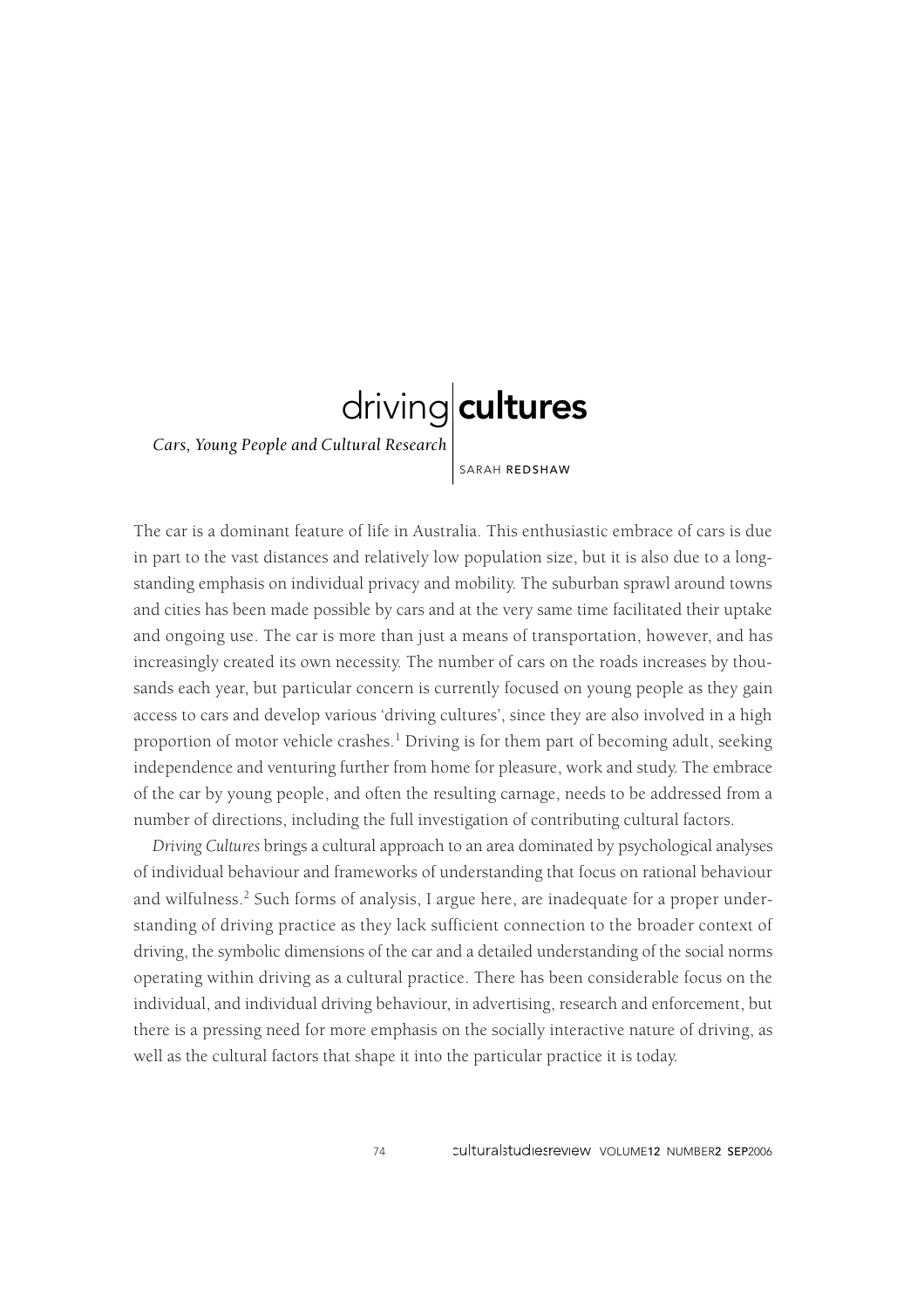In many countries in the Western world cars continue to be given priority in transport planning. At the same time, more young drivers are killed and seriously injured than any other age group. In New South Wales, for example, 17–25 year olds hold 11% of licenses and represent 16% of deaths in cars, and Australia-wide young drivers represent about 25% of the death toll. International and local research suggests that young drivers are more likely to speed, more likely to engage in risky behaviours on the roads, have a higher risk of crashing with passengers in the car, lack experience and have a tendency to feel overconfident and to over-estimate their level of skill.<sup>3</sup> The young driver 'problem' is a phenomenon of Western countries that has become more apparent as more young people are able to gain access to cars and more are gaining their licenses as soon as they are old enough; this is also the case in Australia.

While road safety research has barely looked beyond the significance of the car in a functional sense, cultural research has begun to investigate the values and meanings that are attached to the car, enabling a greater focus on the car as a shaping force in contemporary culture, shaping not only the way we live but who we are.<sup>4</sup> This perspective is crucial if we are to understand young people's engagement with cars. Having access to a car and being able to drive contribute significantly to Western living, identity and independence. With cars increasing in power and acceleration and able to travel at faster speeds, many young drivers take to them with enthusiasm, embracing everything the car is purported to offer, but the particular values that have been promoted by and in turn promote car use, have not in any way been sufficiently investigated.

# — EMBLEMS OF CONVENIENCE

The car is the emblem of convenience, independence and privacy, even though it is far more dangerous as a mode of transport than bus or train.<sup>5</sup> Insufficient development of public transport in Australia has clearly contributed to the greater emphasis placed on the car. More importantly, however, is the powerful and persuasive ideology of freedom and independence which has developed around and given priority to the car. This symbolic dimension of the car—exemplified in appeals to privacy, comfort and insulation—helps to maintain the assumption that there is only limited danger in car travel.<sup>6</sup>

The car brought a new experience of time and space to the city, and allowed travel to places that had previously not been possible to reach. However, it also reinforced the suburban sprawl that has long been a feature of Australian cities. Traffic made streets noisy and dangerous in ways they never had been before, resulting in the separation of traffic and pedestrians, with priority, of course, being given to motor vehicles. Values such as safety, peace and quiet and individuality emphasised in suburban developments have been at odds with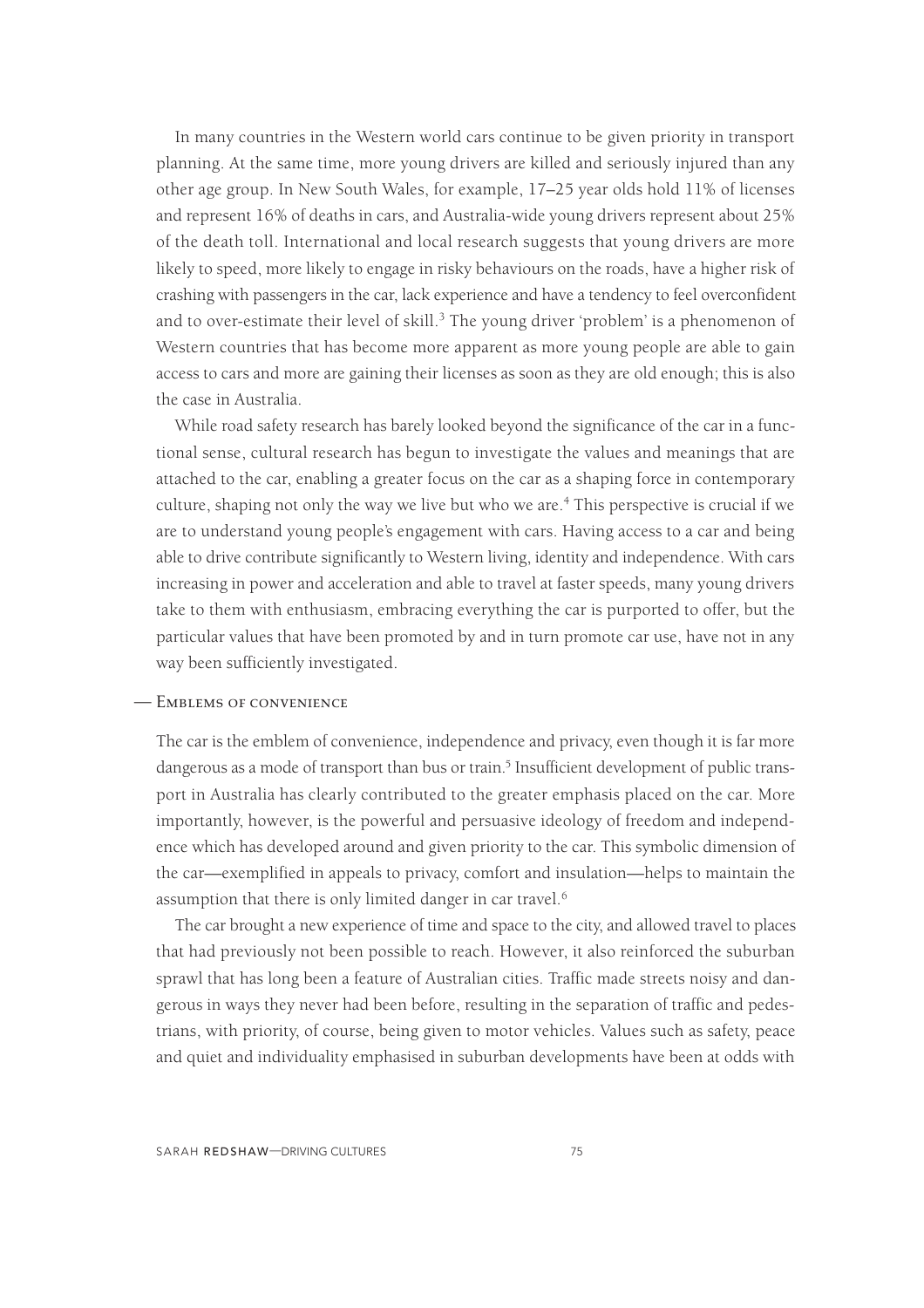the aggressive invasiveness of the car. By the 1970s the costs of both privatised mobility and privatised living, including isolation in suburbia, and related problems such as bored housewives and restless youth, began to be noted by many researchers. In *Car Wars*, for example, Graeme Davison gives a comprehensive account of the political manoeuvrings in Melbourne that brought about an increased emphasis on car travel there.<sup>7</sup> Davison documents the rising appeal of the car and outlines the lobbying by motoring groups that emphasised the ideology of freedom, and the dominance of government departments related to roads and motor vehicle regulation, over those dealing with public transport. When combined with such political manoeuvring, both urban planning and suburban development, it is clear, made the car a necessary feature of modern life.

Yet, the ambiguous nature of the development of the car and related car systems, such as the convenience of faster travel and the consequent priority given to the car over pedestrians and other forms of transport, has been a feature of public discussion since the advent of the car. Davison, for example, documents some of the many battles over major roads and car transportation that occurred around Melbourne.<sup>8</sup> Similarly, Sheller and Urry argue that the car must be seen as both flexible and coercive. It played a fundamental role in democratisation through the freedom of movement it facilitated and has permitted 'multiple socialities, of family life, community, leisure, the pleasures of movement'.9 However, it also coerces people to 'juggle tiny fragments of time in order to put together complex, fragile and contingent patterns of social life'.10 Communities have become so synchronized to the rhythms of the roads and car networks that a disruptive violence shapes the social environment. As Sheller and Urry put it:

Car travel rudely interrupts the taskscapes of others (pedestrians, children going to school, postmen, garbage collectors, farmers, animals and so on), whose daily routines are merely obstacles to the high speed traffic that cuts mercilessly through slower-moving pathways and dwellings.<sup>11</sup>

Despite these very real and very diverse impacts of the car on public life, however, it is individual road users who are usually held accountable for road carnage, while the emphasis in road safety is on assisting drivers to be 'error-free'.12 Mike Featherstone, for example, cites the WHO (2004) *World Report on Traffic Injury Prevention* that seeks to redefine traffic 'accidents' as a public health issue so that the traffic system is held accountable for failings resulting in death and injury. The psychological research that is central in road safety tends overwhelmingly to focus on the individual without really drawing on individual experience or attempting to relate individual aspirations back to broader cultural ideals. For example, there is a focus on those who rate high on sensation-seeking or adventuresome scales without any consideration of the cultural emphasis on using cars to fulfil a desire for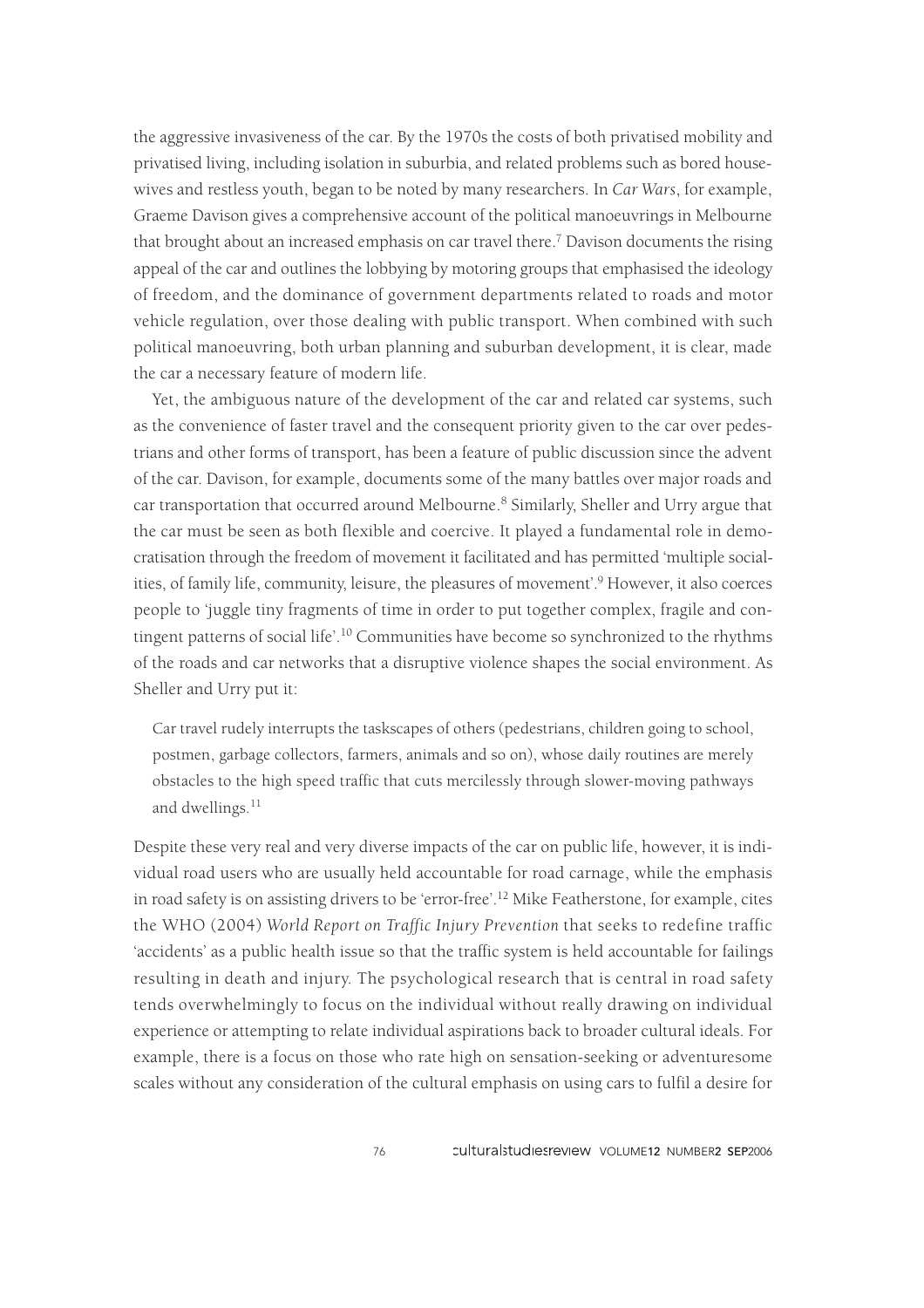adventure, or on where this desire comes from or how it is reinforced.<sup>13</sup> In other words, conventional road safety research does not confront mobility as a social system or consider the relations within it, and it does not connect the operating social norms to broader issues that relate directly to major stakeholders such as manufacturers and motoring organisations, as well as authorities and regulators.

One of the reasons for this focus on the driver, and not on the car, is that historically, cars have largely been regarded as neutral in that they are seen as dangerous only when they are not handled properly, rather than being dangerous in themselves. Moreover, legal processes brought about an emphasis on the fault of individuals such as pedestrians and drivers, which meant manufacturers were not held accountable for questions about design and performance.<sup>14</sup> This assumed neutrality of the car, however, has been recently questioned by social theorists among many others.15 John Sloop, for example, in a paper looking at performativity and gender in relation to cars, draws out the contradiction between the apparent gender neutrality of the car and the gender inscription of the driver.<sup>16</sup> The sheer weight and 'bullying' power of a motor vehicle compared to pedestrians or cyclists suggests that with the growth of car use, others were simply bullied out of the way. Rather than the technology being removed or modified, or manufacturers held accountable for the damage cars could do, attempts have been made to exclude 'problem individuals' from using it.

Wilful lack of concern for one's own and others safety, which is often the focus of road safety research, may reflect not only the type of moral norms associated with driving in the community generally and the relative weakness of norms assumed to be associated with driving, such as a priority for safety over speed, but also show biases related to the analysis of norms informing policy.17 The norms are not seen in the context of the social formations they are implicated in. At the same time, the risk associated with cars has been largely absorbed, and the emphasis placed on individual freedom. The danger that cars pose is overlooked in the discourses which now seek to restrict young people's use of and access to cars because they are reportedly higher risk-takers.

# — Cultural perspectives on driving

Driving is an everyday practice, a lived experience characteristic of the modern world, but one that is largely taken for granted. Yet the question of how this activity is practiced, performed, and given meaning in the lives of different people is of crucial interest from a cultural perspective. The *Driving Cultures* research thus seeks to explore the experience of living with cars in all its complexity and ambiguity. Many recent examinations of car cultures focus on the types and uses of vehicles within different 'subcultures'.18 In contrast to this concern with *car* cultures, the central concern of our program of research is with *driving* cultures, with the ways in which cars are articulated, and with the particular driving styles through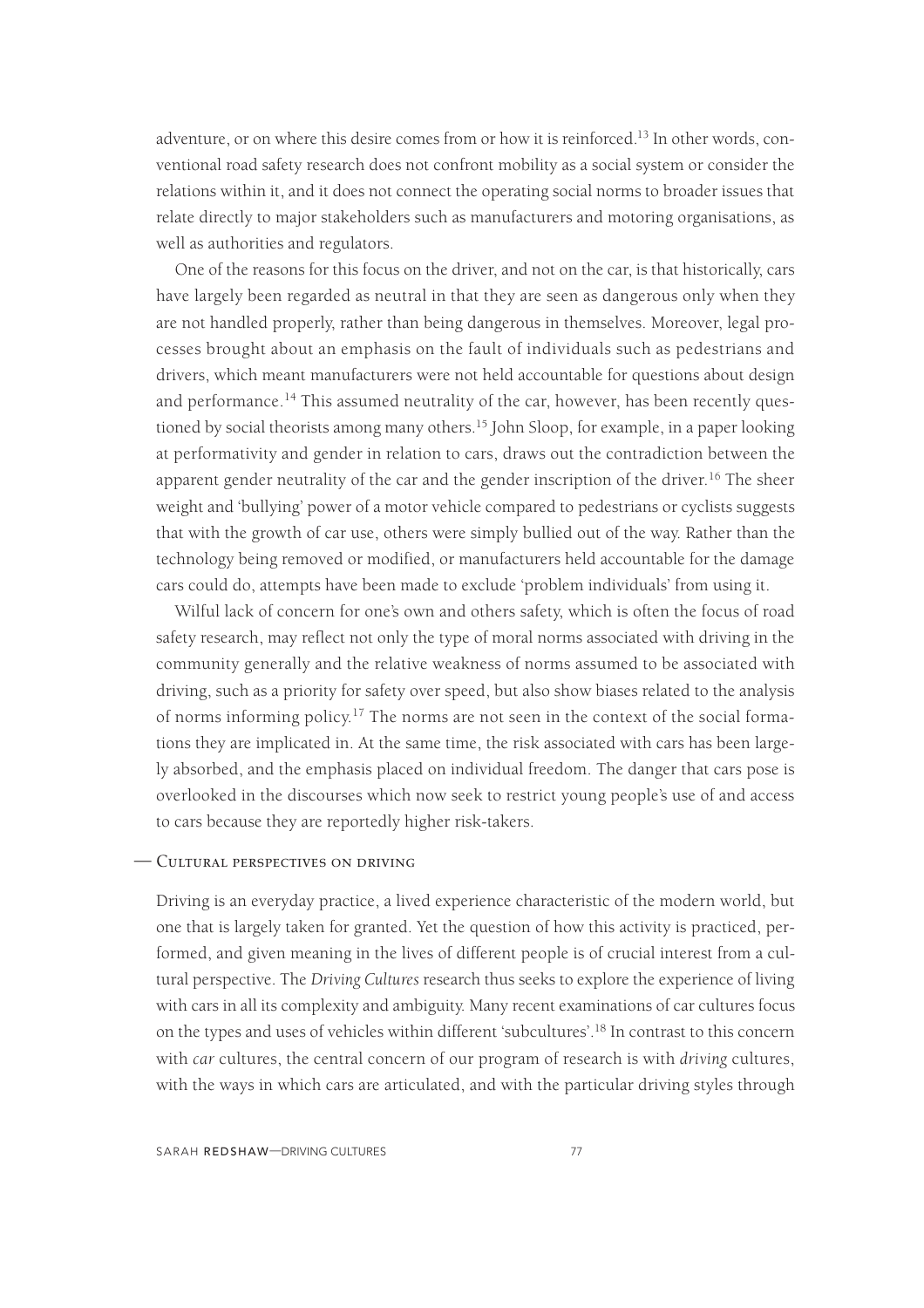which relations to the roads and traffic are expressed. Cars are inscribed with particular meanings that are part of the very 'metal' of the machine, or could be said to be 'baked into' them.19 Cars have always been associated with freedom, independence and convenience, as well as status and sex appeal. How these are experienced can vary according to characteristics of the driver such as gender, location (whether country or city), and age. Drivers have had a shaping influence on the car while it has also shaped who we are. Scharff, for example, has demonstrated the influence of women in the shaping of cars amidst male control and domination.20 Instead of this narrow focus, however, I want to invoke the car as both dangerous machine and vehicle of freedom, but with a particular focus on the ways in which the car is articulated through various driving practices, and the ways in which this relationship to the car is both enabling and coercive, restrictive and expressive.

The cultural research that we have developed here, therefore, is not so much concerned with systems of mobility as with the relations that constitute that system, that is, the relations between cars and people and between people in different cars. One major influence on our approach has been theories developed within cultural studies which have highlighted the 'constitution and working of systems of relations rather than the domains formed by these processes'.21 This approach is also concerned with relations in the broader context between drivers and the authorities that regulate driving, and the discourses that surround driving in various contexts, from magazines to road safety literature, manufacturers and advertising.

The mobile and home centred way of life in Western societies that I have outlined above has been usefully referred to as 'mobile privatisation' by Raymond Williams. Williams employs this term in order to denote the changing social formations occurring with the advent of technologies of mobility such as radio sets, motor cars and other home centred electrical appliances.22 Expanding on Williams' work, Margaret Morse situates television as a cultural form within the larger socio-cultural context of everyday life by relating television, the freeway and the mall through a 'fiction effect' she refers to as distraction.<sup>23</sup> This is a 'partial loss with the here and now' and related to split belief in which one momentarily sinks into another world knowing it is not real. According to Morse, a level of unreality involved in the freeway, the mall and television invokes feelings of both pleasure and boredom, in which each is considered 'a "vast wasteland" and a waste of time as well as a devotion allied with the American dream'.<sup>24</sup> The separation of home and work and the need to move between the two, usually in private cars, has contributed to the sense of distraction as a defining characteristic of 'mobile privatisation'. In the next section I will give an outline of driving as a cultural practice centred on three dimensions of that practice and illustrated with the views of young people in focus groups. Drawing on the lived experiences of people engaged with cars, traffic and systems of automobility, and using material taken from focus group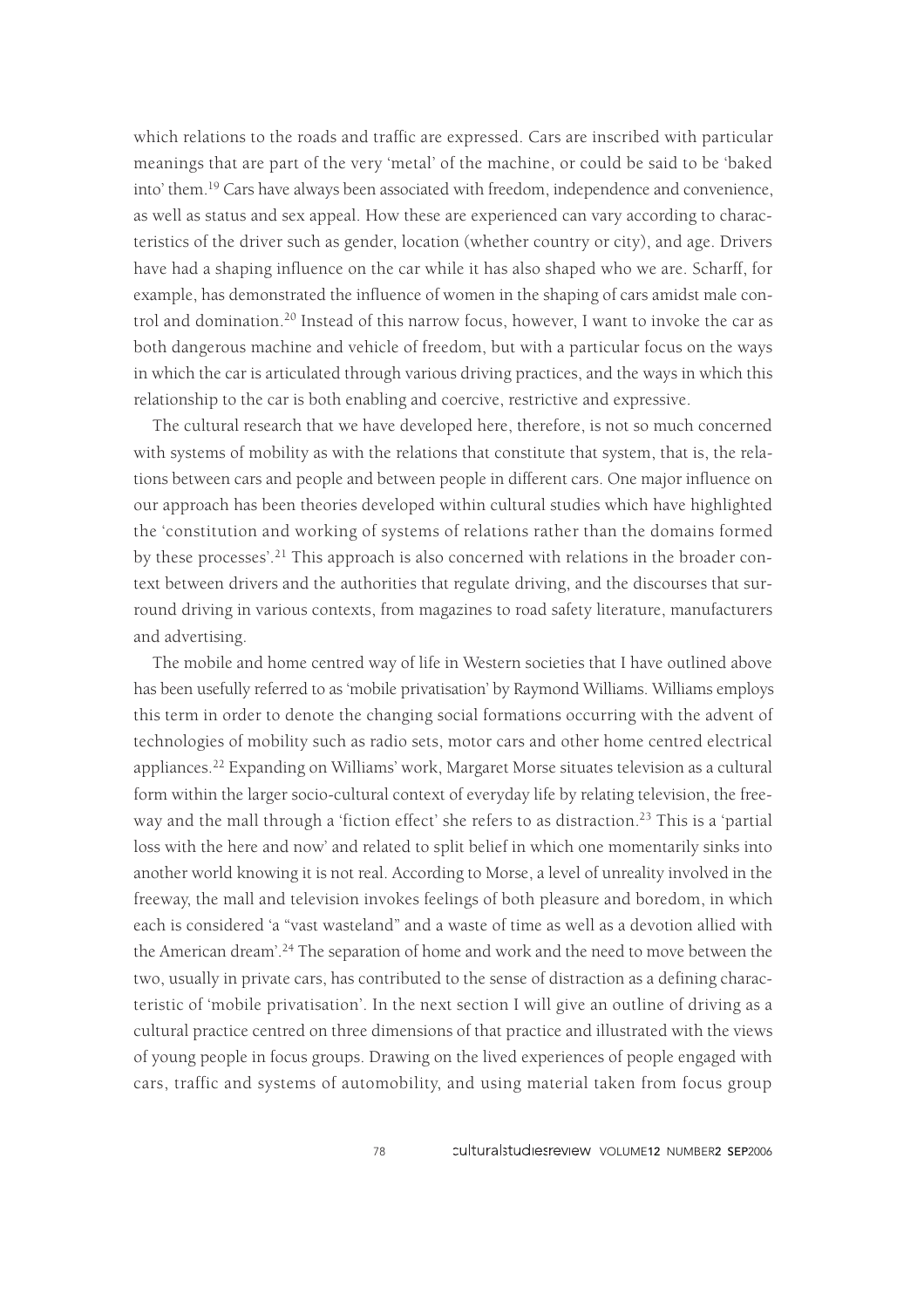discussions, this analysis will show the ways in which young people become immersed in 'mobile privatisation' and the accompanying state of distraction as Morse outlines it.

## Driving as a cultural practice —

The focus in this paper is on driving as a cultural practice, and the 'cultural orders', flows, inequalities and asymmetries that are involved in 'culture' as the complex and uneven working out of power.25 In other words, there is no unified driving culture to uncover but a range of disparate and complex experiences. However, within the irreducible individual differences that comprise driving culture, there are wider forces influencing that experience, including cultural formations of gender, age, wealth and location. Such cultural forces are not determining conditions, but can be seen as *limiting* conditions, forces that apply conditions to the type of experience that is possible in and through cars, depending on who and where one is.<sup>26</sup> Driving is regulated by norms that both create and restrain the forms of driving as a practice, though the practice is never fully reducible to the operation of regulatory power.27 Driving practice, therefore, encompasses both discourses and the embodied, emotional and desiring dimensions of driving, both of which are given expression through the routinisation of driving itself.

Driving as a practice can thus be outlined by drawing on some of the dimensions through which it becomes routinised. There are three important dimensions that will be noted here: firstly, driving as a practice becomes routinised in relation to particular cars, which are experienced in particular ways; secondly, it is routinised through specific embodied experiences of driving related to where in the complex system of automobility they occur; and thirdly, through various demographic characteristics of the driver. It will be evident in the discussion that follows that the dimensions of driving practice drawn out here are interrelated, and are certainly not exhaustive. They merely help to flag the sense in which driving, although a highly individual experience, is routinised as a practice.

The study I will be drawing on consisted of ten focus groups conducted throughout New South Wales, for the Gender, Ethnicity and Control study which was a part of the Transforming Drivers Project. There were a total of 65 participants ranging in age from 18 years to 24 years. The aim of the study was to look at the different ways in which driving practices are articulated, experienced and performed, as well as how cars are both constraining and enabling. Focus group questions were predominantly concerned with how cars were used, and analysis of discussions showed strong gender differences in the ways in which cars were part of the social lives of the young people. The study clearly showed how young people in suburban and regional Australia construct their identities in and through cars.

The first dimension of driving as a cultural practice that I wish to focus on is the car itself and its variations. Focus group participants were asked whether they associated particular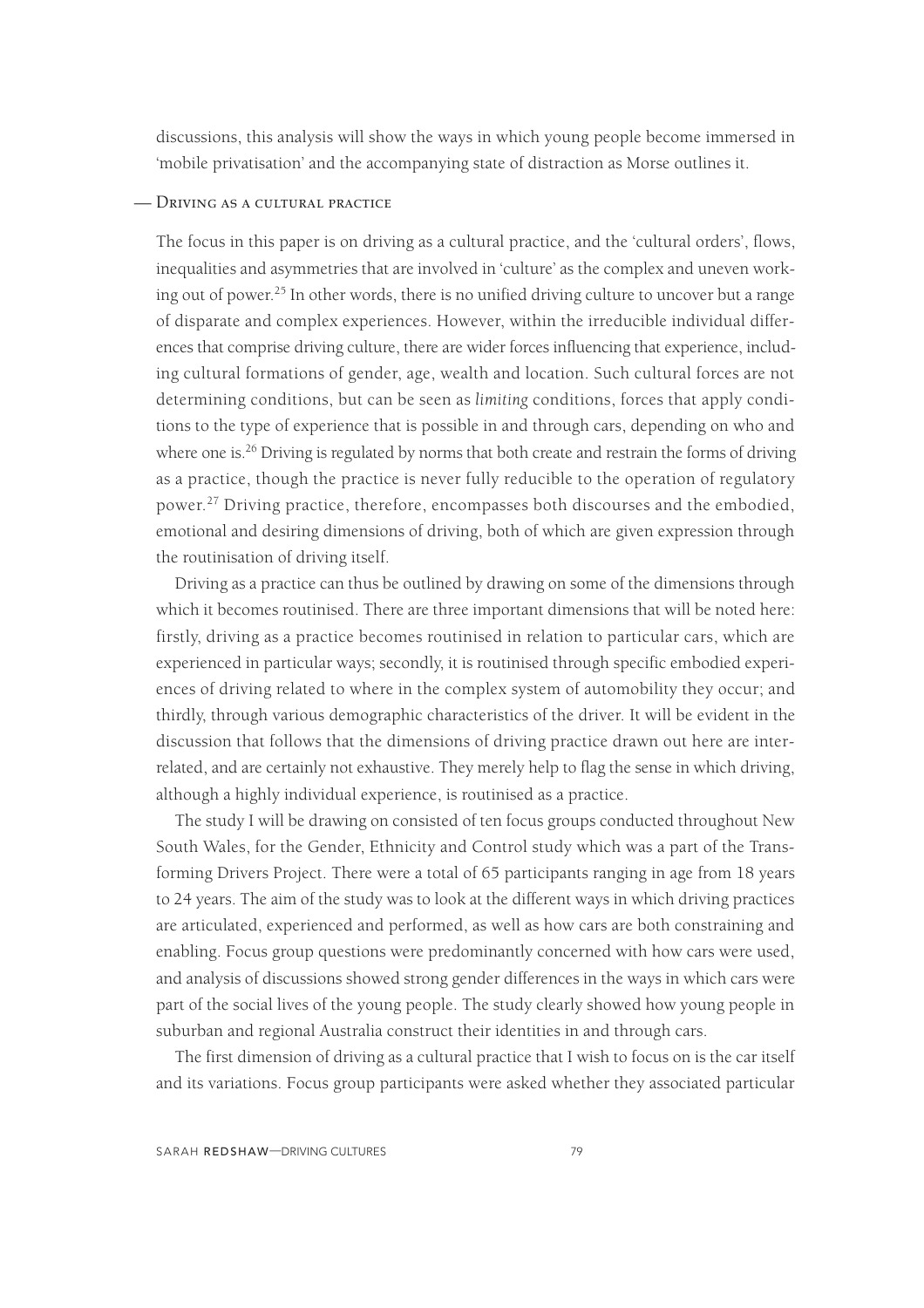kinds of people with particular kinds of cars and whether they drove differently in different cars. While many denied that the type of car you drove would influence who you were, as one woman stated, 'it can influence the way you drive, but not who you are' (Goulburn, woman, 21 years), many of the young people came up with examples where the type of car effected how they drove. It became apparent that particular cars require being driven in particular ways, or coerce the driver to conform to the specific meaning associated with the car. Acceleration or take-off power is often emphasised and is important in the articulation of larger cars. One young woman noted how she felt driving her father's car:

My dad has an XR6, right, and learning to drive on an XR6 was quite difficult because as soon as you hit the accelerator you're doing 50K already … I get the worst road rage in that but I think it's because I know that I can beat that guy who's driving a little slow car, so why not? (Lawson, 20 years)

Similarly, some of the men said that being in a nice car makes them feel 'more confident' to want to 'try something' and gives them the 'incentive to go faster' (Goulburn). Even though they stated that the car encouraged them to drive in a different way, the young people on the whole denied that the car was influencing them and emphasised that they were in control, not the car. In this sense, young people's understandings of themselves as drivers could be related to a rhetoric in which 'the driver is subject, more real and present to him or herself'.28

The young women in the groups were often more reflective about car types and their associated meanings than the young men. Many young women referred, sometimes in derogatory terms, to the kinds of cars they associated with young men. One woman referred to 'young guy cars which are the "look at me" type things' stating that 'the sort of car you have can reflect what sort of driver you are, especially with young drivers'. She said you could sometimes tell if a young man or a young woman is driving a car by what car it is, 'and you expect to know what sort of driver they are' (Blacktown, woman, 21 years). While the women were more reflective, they did not necessarily make an explicit reference to gender. A woman in the Bankstown group referred to one of the male participant's cars as 'a popular, young car'. 'It's one of those done-up cars. It's a fully sick car! (laughter) With a new paint job!' This was not the kind of car many women were likely to profess a desire for.

Sports cars 'require' being driven in particular ways that show off their handling and performance, and that of the driver. As one young woman put it, 'if you're a really sensible driver, you're not going to go and buy a fully sports car that's going to go out really fast' (Blacktown, woman, 21 years). Young men it was clear, were associated with and liked to associate themselves with, 'hot', flash and powerful cars that often involve 'modifications' to the original design, and were either big cars such as a Holden Commodore or sporty cars with a lot of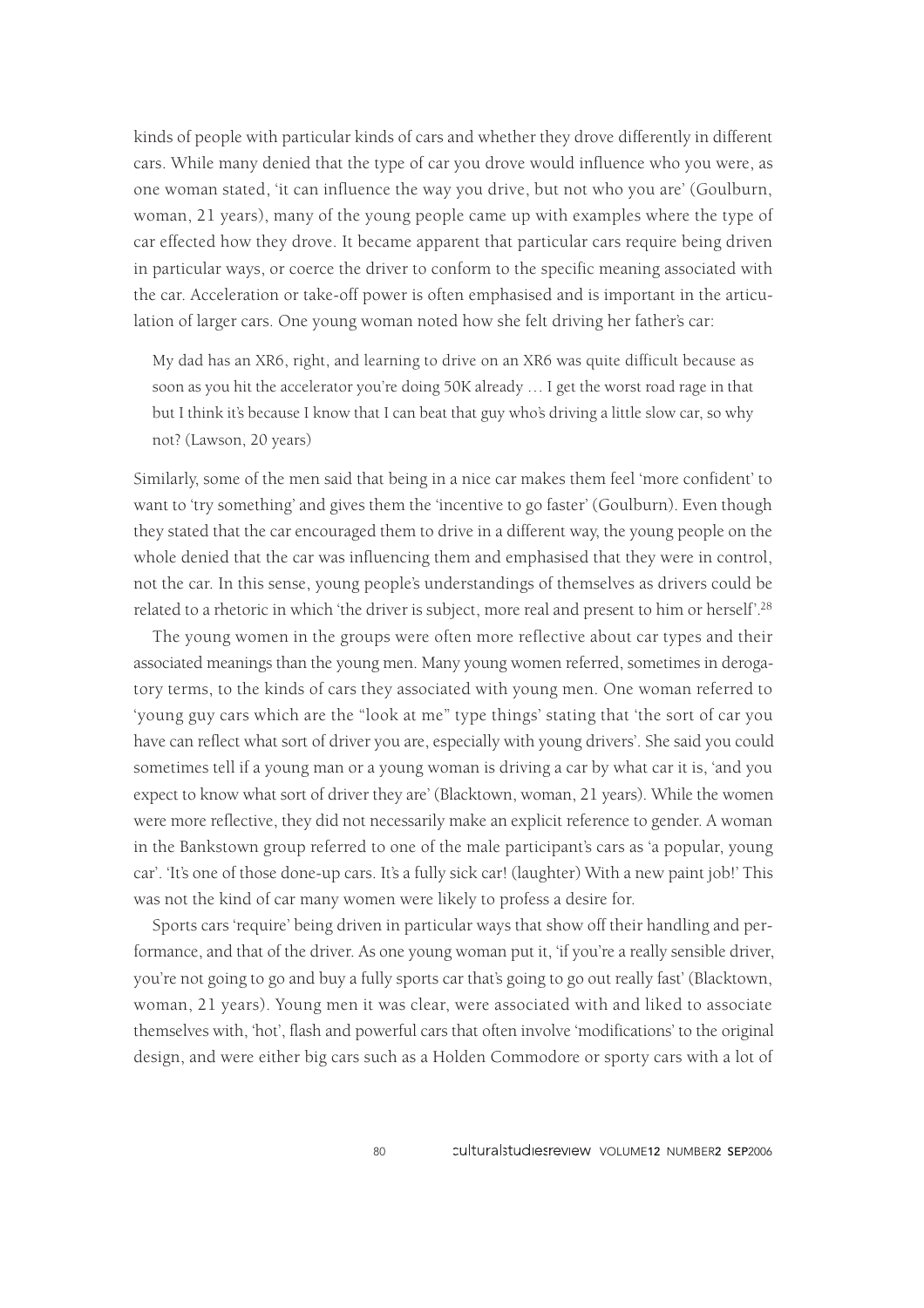power. A young man from Wollongong stated: 'Even if you can't afford it, you'd still choose a nice car. Something sporty, because it says something'.

Young women were happier with smaller cars that used less fuel and did not see the need for fast cars when 'you still have to do the speed limits everywhere' (Goulburn). They nevertheless expressed particular, usually more cautious driving styles. One woman said she liked 'little cars, they're fun', but went on to say 'except everyone thinks that they can mess with you, and then they find out they can't!' (Lawson, 17 years). Her driving style, she suggested, made up for the way she felt she was treated driving a small car. A young man from Wagga felt he could make up for the fact that he was driving his girlfriend's small car, which had a pink interior, by 'hooning around in it'. He said he would only drive it if she was in it with him. Some car types then, required being driven in ways that were contrary to expectations, expressing qualities of the driver. Many of the men that drove small cars pointed out 'they've got power, you've just got to know how to use it.' (Goulburn)

Cars could be defined as male or female depending on a variety of factors including size, style and performance, but also whether it had been modified and how you drove it. Young men in their initial enthusiasm for cars put a lot more effort into them than when they are older, spending Friday and Saturday nights taking their cars to popular places to show them off by cruising around a block, displaying the modified body work and possibly their driving skill, stopping and lifting the bonnet to discuss the modifications to the engine with other young men, and playing their car stereos loudly. One young woman described her boyfriend's current interest in cars, which included displaying his car at The Rocks in Sydney, a popular hang out for young men and their cars:

My boyfriend has a hotted-up car as well, so we go cruising. He's down at The Rocks every Friday and Saturday night showing off his car. If not, he'll go to Wollongong, Bondi, Brighton. All the young spots for the young, because he's a young guy. All the hot spots where all the fully sick guys are! That's what his weekend consists of, and I hope he snaps out of it soon! (laughter). (Bankstown, woman, 20 years)

It is clear that gender and age are playing a part in the performance of driving recounted here, as it is more commonly a male preoccupation and many of the participants are under 20 years of age. The type of car is important, as there are particular specifications if participating in Friday and Saturday nights at the Rocks, and will involve particular styles of driving to go with them. Young people are certainly susceptible to the 'drivability' of particular cars and their ability to demonstrate it. If you have a flash car, you are going to drive it in ways that show it off since, as some of the young women put it, 'You don't want to kill the cred', and 'If you've got a fast car, you want to drive as fast as you can!' (Wollongong).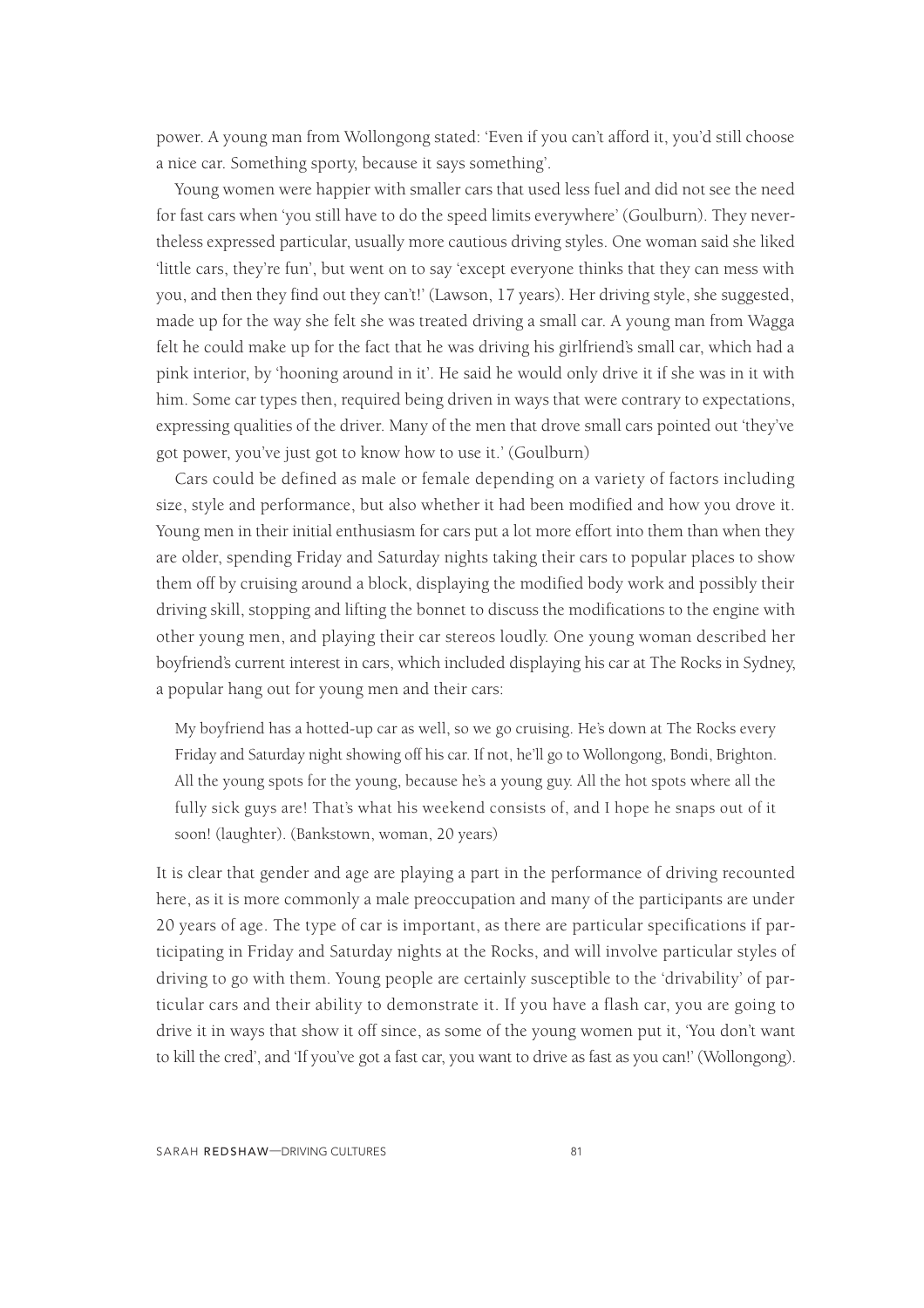In this sense the car itself, with the particular meanings that are baked into it can be seen as a coercive factor influencing how it is driven.

The second dimension of driving as a cultural practice that I wish to highlight here concerns driving experiences of place and time. Comments emerged in response to focus group questions about how participants responded in traffic and whether they enjoyed driving. In terms of place and time, commuter driving can be experienced in quite different ways from pleasure driving or cruising, indicative of the pleasure and boredom of Morse's distracted state. For many of the focus group participants the experience of driving to work was coded as boring and often as frustrating. Driving for pleasure had the added dimension of driving in different places such as 'in the country', or to the beach and not in the everyday commuter traffic, making the experience of driving enjoyable in itself. This is where the car offers the apparent freedom to go anywhere, when you want and with whom you want. Young people's comments suggest they develop significant differences in driving experience between driving to work and driving for pleasure:

If you're in bumper-to-bumper traffic (laughs) then I don't like driving! But if you're out of the city, out in the country somewhere, it's quite enjoyable … and who you're with, as well. (Blacktown, woman, 21 years).

For a younger man in the group even the traffic could be enjoyable, however, since for him it offered personal space, the company of others and an opportunity to look at other cars on the road. For this young man, who only recently obtained his license and a car of his own, driving everywhere was a pleasure. Many of the focus group participants, including women, noted that they really enjoyed driving of any kind when they first got their licenses. The difference between driving to work and driving for pleasure became very pronounced after a year or two of driving and some driving experiences were consequently classified as 'a waste of time'. The traffic as well as time could be a factor: 'You're just on the road, noone's in front of you and you can just go and take your time. But if you've got to be somewhere, at a certain place, then time's important' (Fairfield, man, 23 years). Here, the imagined pleasure of the open road contrasts with the pressure of other vehicles as well as having to be somewhere.

Another sense in which place and time could influence driving practice was in driving in the city and driving at night where familiarity became the determining characteristic. There were varied responses to these experiences, with some being quite used to driving in the city and comfortable with it, and others not liking it at all, especially when they were unfamiliar with where they were going: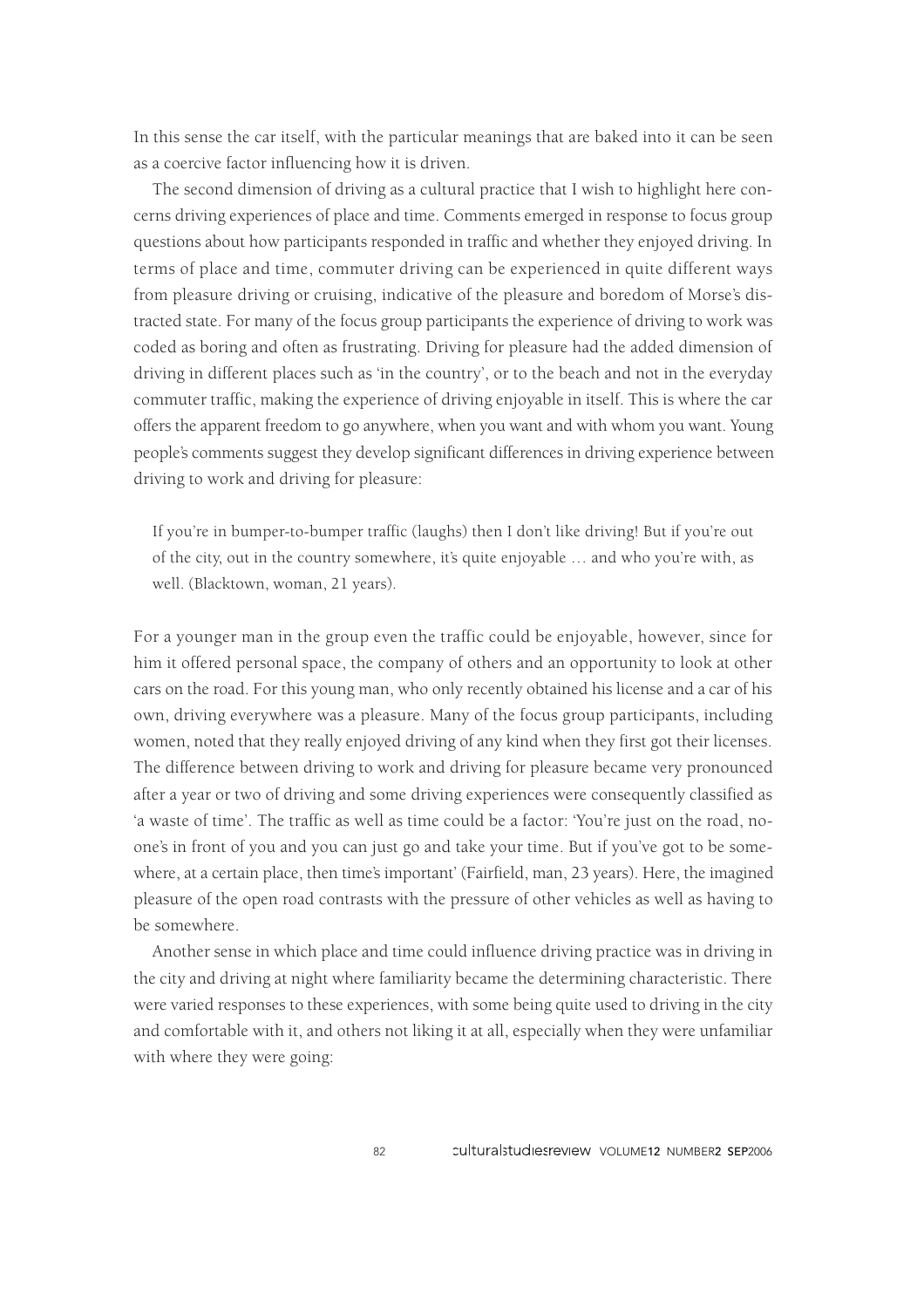I don't like driving in the city, because I don't do it a lot particularly, and I just sort of find it a bit intimidating, but when I know where I'm going, I'm a lot more comfortable to when I'm going somewhere I've never been before. (Blacktown, woman, 22 years)

A young woman from Goulburn would not drive in the city ('no way', she said), and others from Bankstown found taxis more convenient when they went to the city. A young man from the Fairfield group did not like driving in the city at night whereas during the daytime it was a different matter. The surroundings can be an influence in other ways such as the slow speed appropriate for 'lapping' around the streets in specific locations such as the Rocks or Brighton, in contrast to the displays of fast acceleration, lane changing and speed on highways and motorways.

Comfort and familiarity appeared to be a significant part of the routinisation of driving practice. Many of the young people thought about their driving from the perspective of their own familiarity with their car and their surroundings: 'You get to that point where you've been driving it so long that you just know every inch of it …' (Wollongong, 20 years). Their awareness of social space, however, did not always extend much beyond their own vehicle to other road users. Disengagement from the world outside accompanies the 'intensely private' comfort of the inside of the car.<sup>29</sup> This is significant for many young men who see the road as a site for their peer sociality, but not necessarily as a space involving interactions with others beyond their peers. One young man described his driving from the perspective of his mother, contrasting it with his own sense of control: 'My mum's constantly on my back, telling me to slow down … she thinks I drive too fast, but really, I just drive to what I feel comfortable.' (Goulburn)

This young man focused on whether he was driving fast or slow enough for his own comfort and not whether he was driving to speed limits or traffic conditions. He insisted that being too concerned with speed could have consequences for concentration, suggesting that the real problem was distraction, not speed, and that he knew what speed he could handle. He stated, 'if you worry too much about the speed and where you're going, it's taking your mind off other things and you end up having a crash'. This statement highlights an incongruity between the desire to maintain the idea of freedom the car is meant to embody, and the restrictions of the actual driving experience. Admitting to a lapse in concentration appeared less threatening to his sense of control than acknowledging that his choice of speed could be questionable. For many young men demonstrating their ability to handle speed is an important part of their social development and their sense of control. Some young women also noted the significance of familiarity with their car and their surroundings in how they drove.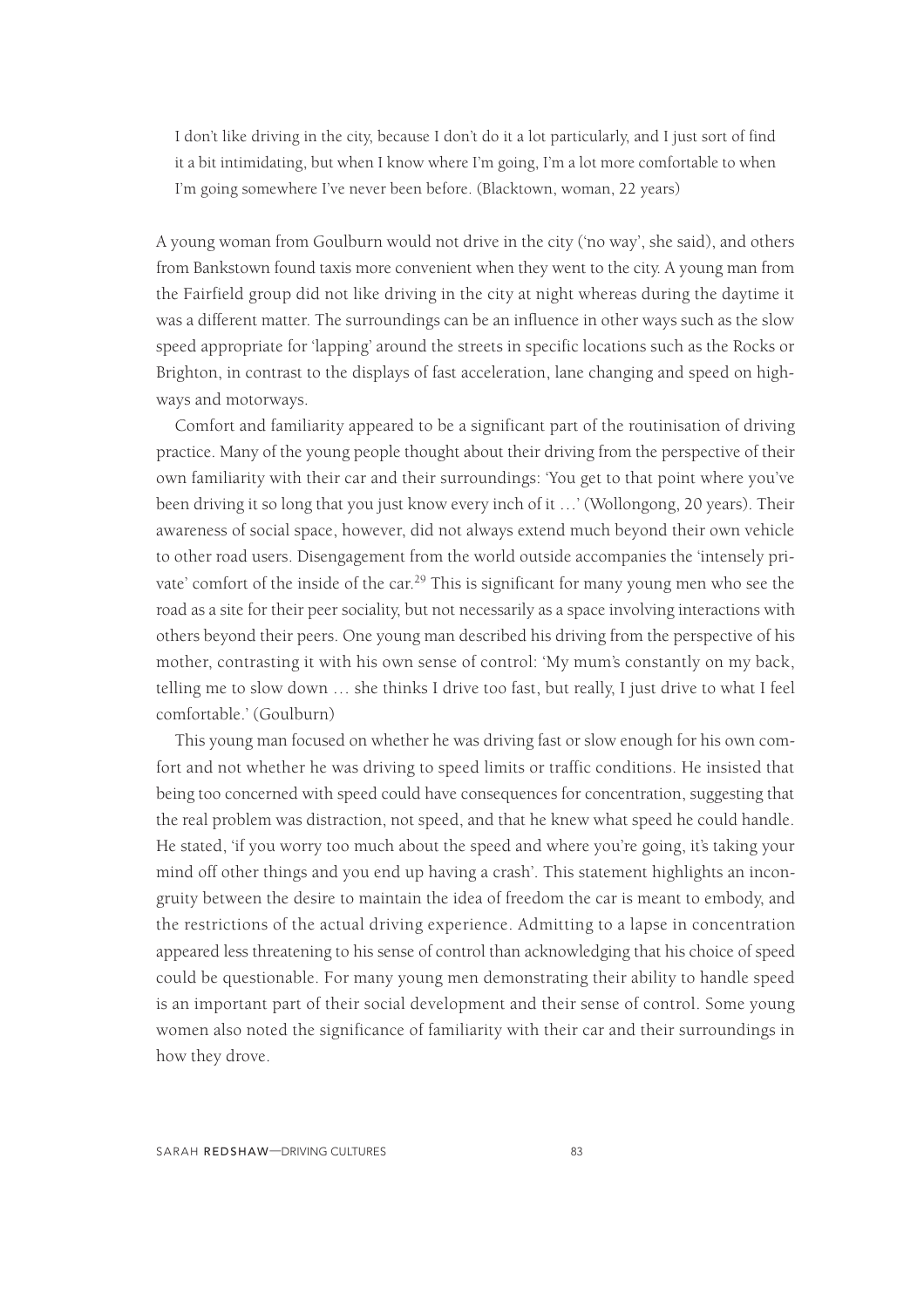Another dimension of driving practice that is routinised is clearly the drivers themselves. For example, there were clear differences between men and women in how they related to cars. Men have long felt a stronger connection to cars and the experience of driving, and express that connection as more authentic and 'natural'. The men in the Shellharbour group described the freedom of being alone in the car:

Man 2: I love driving. I love ... like, when you're driving to and from work, it's usually only you in the car. And you can just do whatever you want! And you just cruise along and you can be as much of a hoon (as you want) or have a nice cruise, whatever you feel like. Man 1: You're in your element. Man 2: You just go … yeah, it's natural.

Driving 'like a hoon' was defended as a right that young men are entitled to. A younger man from the Blacktown group stated the need for the correct image:

Yeah, being a male it's a big thing to have a decent car. I always before I got my car, I was always pretty embarrassed saying, 'I'm driving Mum's car.' It's a big thing. Not necessarily status but just kind of who you are. If you're driving a little car … like me and my mates were very sarcastic about it. We kind of looked at them as though they're lower on the food chain, shall we say. It also does something for your ego, too. You say, 'My car can do this, my car can do that,' you feel bigger and better than everyone else.

Another young man related the memory and significance of his first car being small and powerless:

I seriously attribute it to me still being alive, because I know when I was 17 I was an absolute hoon and I wanted to get myself a VK Commodore, and I had to have a manual car because, you know, I can drive a manual so why drive an automatic … and I know I would have wrapped myself around a tree because the speedo says you can do 220K an hour, so I want to see if it can do 200K an hour! (Shellharbour, 24 years)

A number of young women in the focus groups seemed keenly aware of being excluded from what was seen as a 'more authentic' experience of driving because they were women. One young woman in the Bankstown group recounted how she had learned to fix her car because it kept braking down in the traffic. She referred to being able to 'treat' the problem when her car overheated. Immediately following this story a man in the group commented, 'The difference sometimes with guys and girls: see, girls don't want to give it a chance. They don't want to get all dirty.' Another woman in the group retorted, 'I love getting dirty!' The man continued: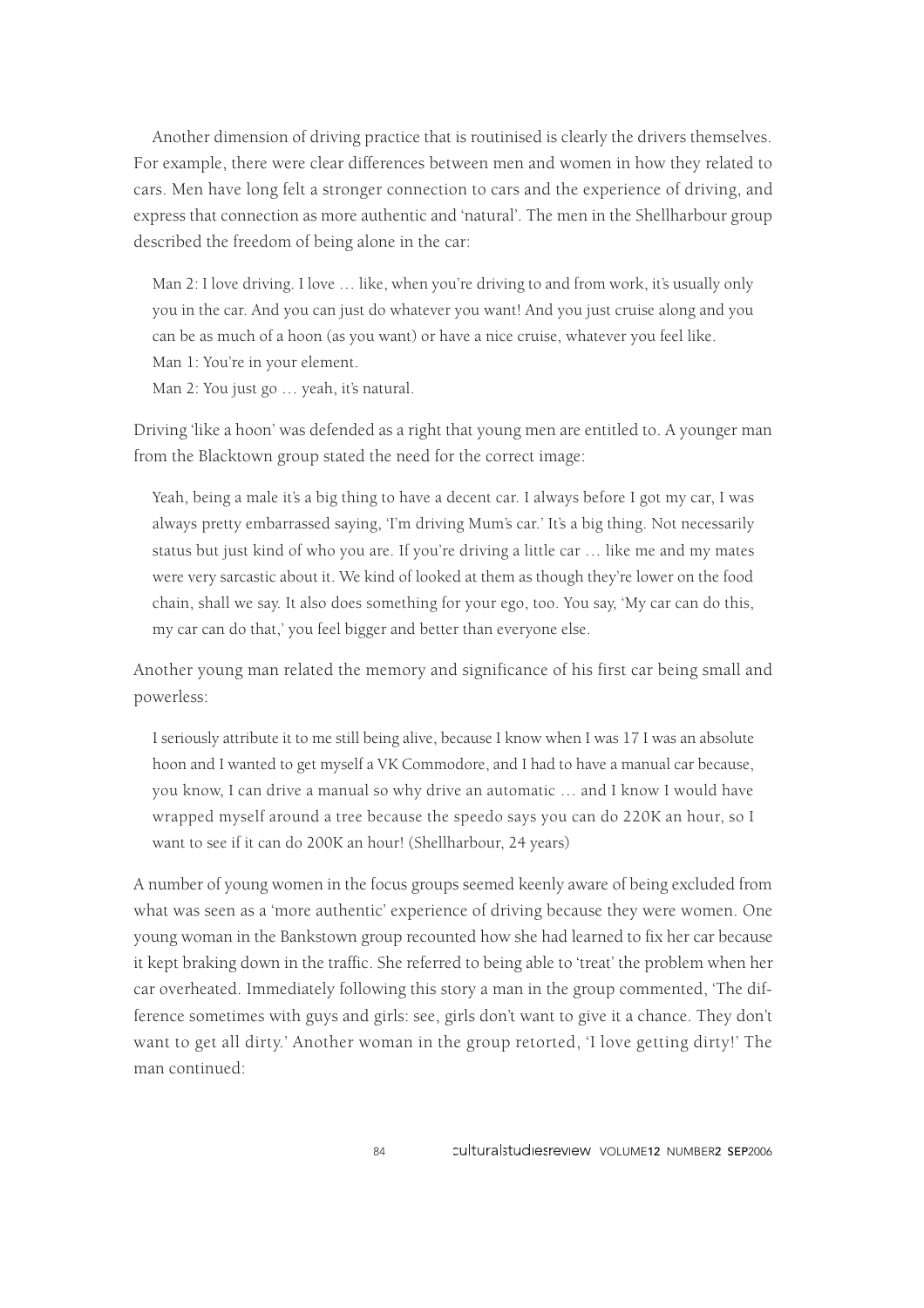But with guys, if my car breaks down, I'll try to fix it before I take it to someone. If I can't fix it, then I'll take it to someone else to fix it. But girls sometimes, they don't want to take that chance.

The young woman responded by saying that many men, such as 'businessmen with their suits and their computers and clean fingernails' would also not want to 'get their hands dirty'. In this exchange the young man, as with men in other groups, seemed to want to invalidate the claim of the women to any authentic car experience exemplified by 'getting your hands dirty', purely on the basis of gender and in the face of evidence to the contrary.

The young people were quite aware of the difference between what were regarded as 'guys' cars and 'chicks' cars. One young woman explained that the car she wanted was considered a 'butch' car. This was partly related to the power of the car whereas colour, she pointed out, can be indicative in other ways:

My dream car is a Ford GT. My boyfriend said, 'That's not a girl's car! You can't! It's too butch for you.' I said, 'No, I can drive it, if I could drive that, I would drive that!' But he's like, 'It's not a girl's car.' What's a girl's car? Pink (laughter)? When anyone sees my car they go, 'Oh, that's such a chick's car,' because of the colour. (Bankstown, woman, 20 years)

Both young men and women were keenly aware of the demands to conform to gender appropriations in terms of car type. Age differences were also considered important. A few men in the focus groups said that they were 'into all that modified car stuff' when they first got cars but when they got older they were more interested in comfort and convenience. There were young men who were the exception and had carried on a strong interest in modified cars into their twenties. While cars offer the pleasure and freedom of movement, then, they are also implicated in shaping and restraining those engaged with them. In many of these accounts it is apparent that there is an evident coerciveness in the way young people feel they need to relate to cars. This was not necessarily troubling to many of the young people, but it clearly has consequences which are evident in the higher representation of young people, especially young men in accident statistics. Driving then, can be seen as a distinct practice, which at the same time intersects with a range of other practices, including consumption practices and regulatory practices. The specificity of this practice is demonstrated in the experiences of people engaged with cars, and there are important ethical and political implications to be considered in these varied experiences.

## Young people and driving culture —

For young people, having a license and access to a car is an enormous boost to their independence, mobility and freedom. In this sense it symbolises emerging adulthood, and in its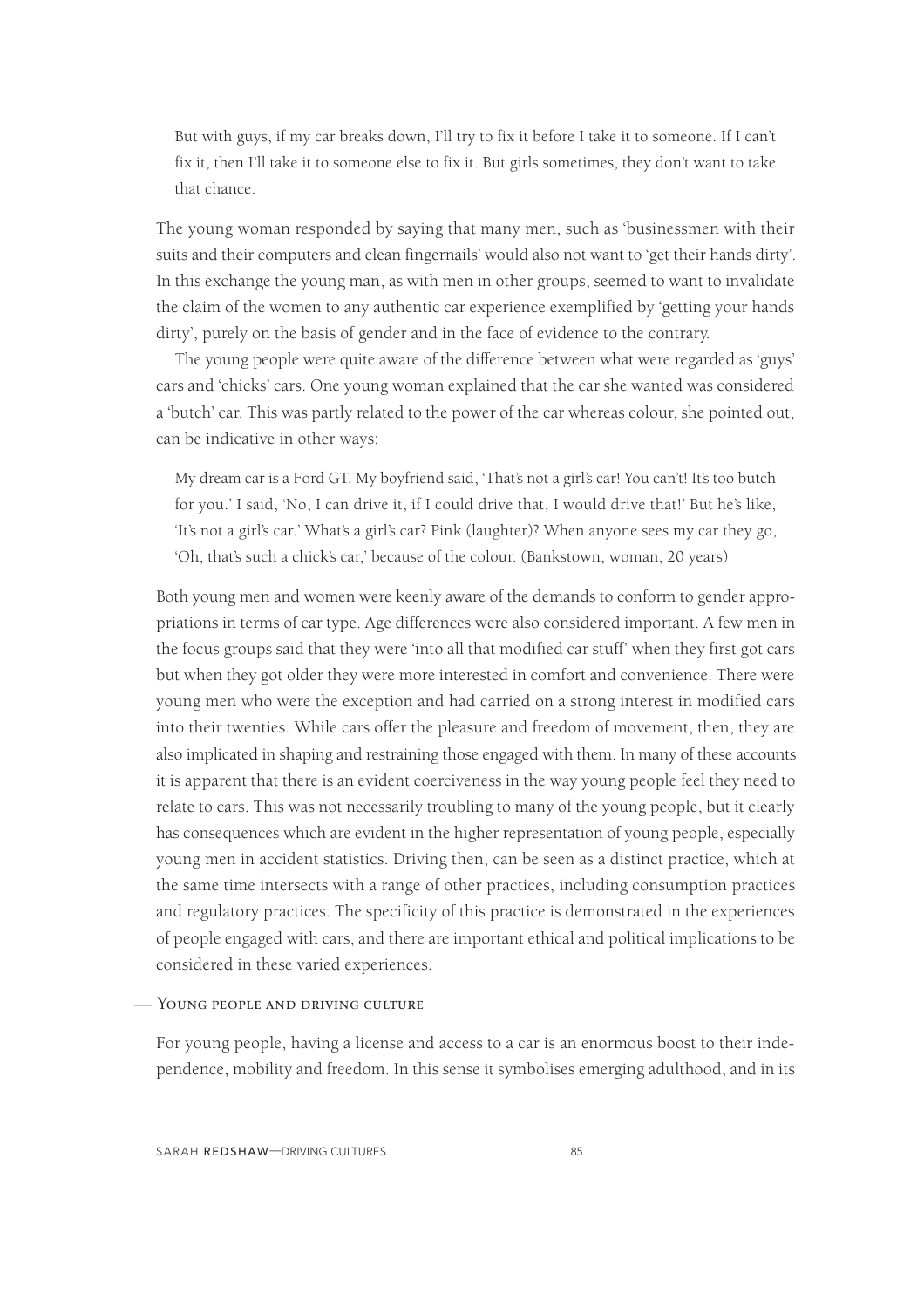particular forms, the car itself gives expression to identity. It is seen as a source of both instrumental and symbolic power, and it is flexible in its meanings and uses. The adult world immersed in car use is not exemplary, however, and over-representation of young people in motor-vehicle accidents shows the problematic place of the car, and particular practices of driving, rather than merely a lack of development or skill in young people.

Popular television, radio and printed news have a great interest in the topic of road safety, especially regarding young drivers, and are decrying the waste of young lives one moment, and drawing attention to the 'hoons', who display their cars through loud exhausts, driving displays and street racing, the next. Young drivers are considered the problem and the cause, both vulnerable and menacing, ensuring that the issue is not broadened to consider the ways in which Western consumer culture creates these costs. Consequently the focus in popular news stories is often on extreme behaviours such as extreme speeds and other 'hoon' activities, especially where young people are gathered in numbers such as at The Rocks in Sydney. Risk is emphasised in relation to young people and their use of cars while it is downplayed in the everyday proliferation of cars.

The goal of cultural research is to understand different perspectives and experiences as they contribute to a cultural phenomenon, and to highlight injustices that exist within or through them. The injustice for young people is not just that they are killed and injured in greater numbers, but also that they often become the target when weaknesses in the system are exposed. Dick Hebdige noted some time ago that young people become visible when there is a problem.30 A recent example is an article in *The Australian,* 'The Dark Side of the Hoon', in which a shooting at The Rocks tourist area in Sydney is used to lead into a story complaining about the presence of 'hoons' in the area.<sup>31</sup> The article includes a picture of colourful and stylish cars lined up in the streets with young people in groups gathered around them. While the display of the cars is relatively harmless, the gathering of young people in 'hotted up' cars is clearly denoted as threatening.

The demonstration of car handling skills has long been regarded as a mark of mastery by men. When young men display these skills through 'hoon tricks' such as doughnuts (losing traction to create wheelspin, smoke and screeching of tires), burnouts (accelerating in circles) and blockies (circuiting the same block), not to mention racing on the streets, it can be regarded as threatening, and of course it can be unsafe. Young men, however, are encouraged to display their masculinity in such ways.

Cultural research can situate the apparent wilfulness of individuals within the context of dominant understandings of control, and how young men are expected to demonstrate control. For many young men, risky driving is wilful in a desirable sense, and is a necessary expression of maleness and mastery in the environment. Appeals to a reckless masculinity in advertising are used to draw young men into the world of consumption and 'mobile pri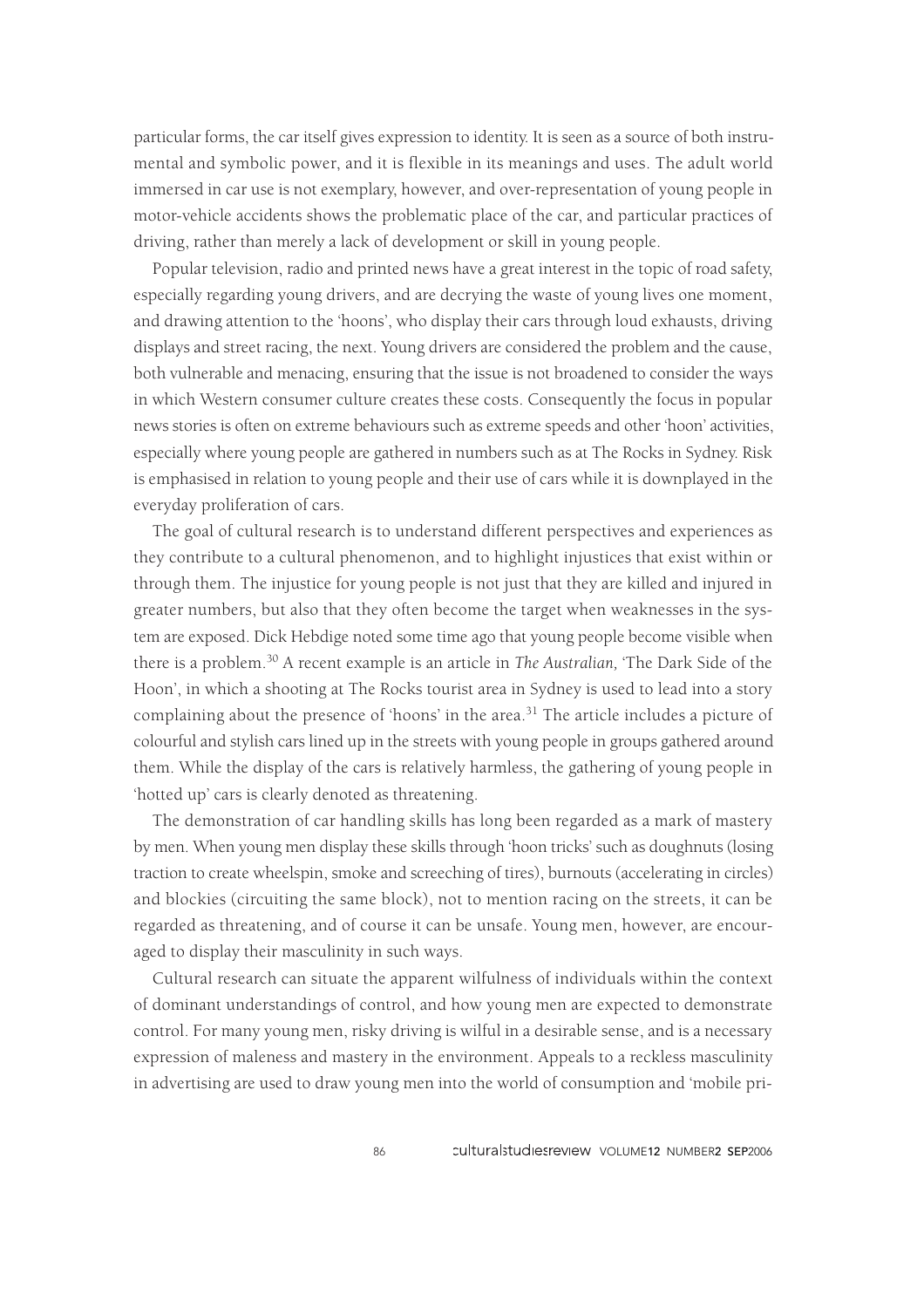vatisation'. Such framing of male driving is reinforced in many areas of the broader culture where skill in handling a car, allied with dangerous unpredictability, is regarded as superior and as more desirable than driving with caution. Putting more focus on the cultural context of driving does not mean that individuals should not be held accountable for their actions. It does mean, however, that producing any real changes in driving practice requires confronting key aspects of the cultural context, particularly those that promote associations between risk-taking and cars. These associations need to be theorised and highlighted through social and cultural frameworks in further research.

#### — Cultural research and community engagement

Angela McRobbie has argued that cultural studies has not been able to engage in policy debates due to the dearth of concrete, empirically grounded research. She suggests that the 'three Es'—empiricism, ethnography and experience—be 'reconceptualized in the light of the anti-Es': anti-essentialism, post-structuralism and psychoanalysis.32 This means, as she outlines it, doing more empirical research, and ethnographic research, informed by an anti-essentialist and post-structuralist awareness of diversity and plurality, in order to 'expand the political potential of the field and to enter into a dialogue with those other strands which appear to occupy the high ground'.33 Being able to strategically speak the language of empirical research, she says, is not to endorse it as the only mode that is appropriate, rather it is to take it up and extend the perspective of cultural research beyond its own domain into other disciplines and policy areas.

There is the potential for cultural research to have a real impact by engaging with other discourses in meaningful ways, even though these may be opposed to its own perspectives. As McRobbie argues:

The particular authority of the empirical mode can be occupied now with greater complexity. It can be both used where appropriate and deconstructed elsewhere for its narratives of truth, its representation of results. […] awareness of this and of the structures and conventions which provide a regulative framework for doing cultural studies research brings not just greater reflexivity to the field, but also demonstrates cultural studies to be a field of inquiry that is aware of the power which its competing discourses wield.<sup>34</sup>

For policy implications to follow from research such as *Driving Cultures*, it is necessary to engage with the dominant discourses in the field and to challenge the underlying basis of those discourses. The *Driving Cultures* research requires 'reading' the discourses (representation of young people, advertsing, car manufacture) central to road safety interests as well as engaging with government policy. The position the cultural researcher takes is not one of superior understanding, however, but of being able to highlight operations of discourse and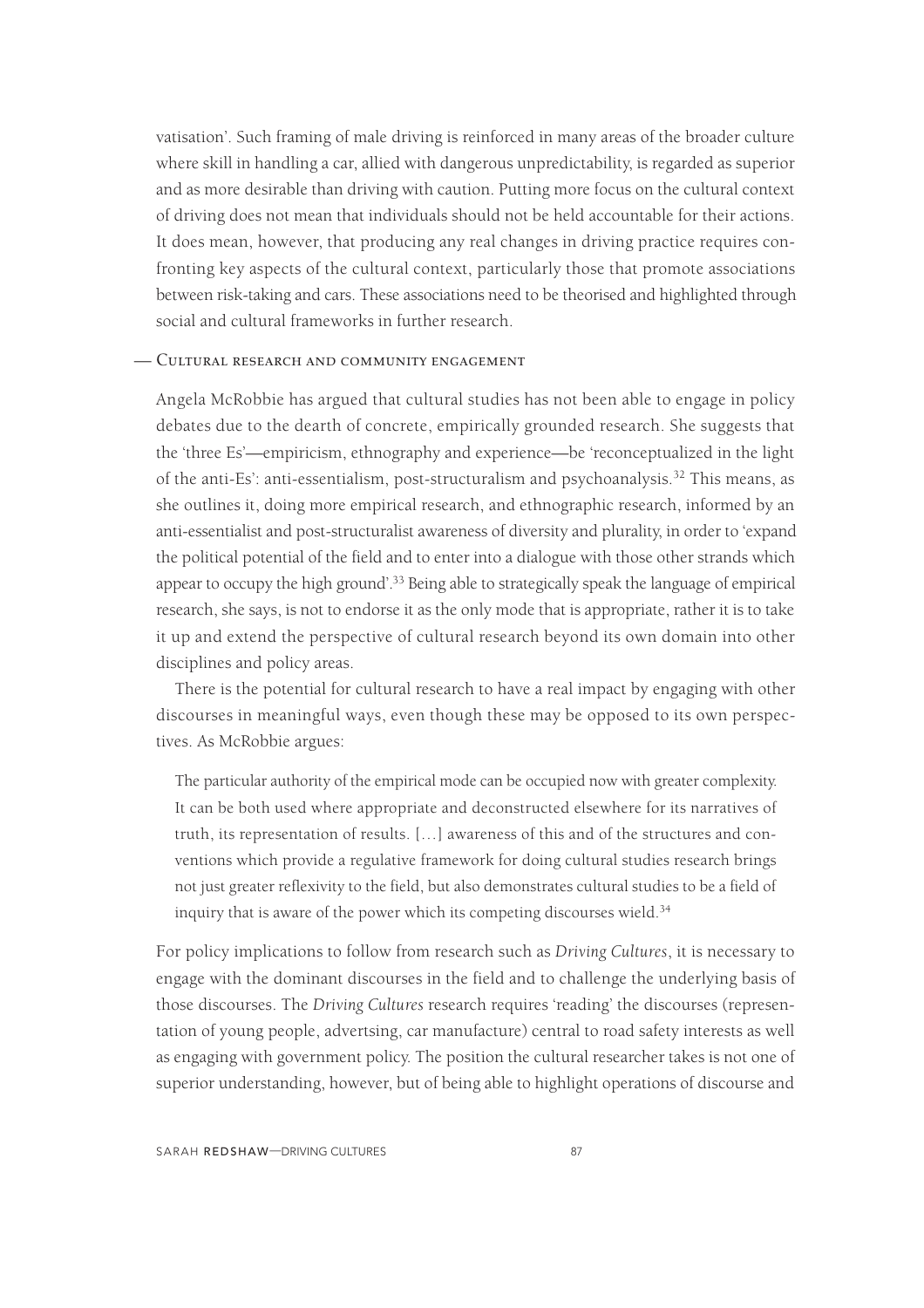culture that may be invisible. At the same time it requires interaction with those who are being 'researched' and an attempt to understand alternative positions and perspectives through the addition of a variety of voices.

Cultural research has sought to draw on the lived experiences of people in their everyday lives as workers, consumers, participants in leisure activities and so on. Including 'other' perspectives, both from 'within' and 'outside' dominant culture, including those of young people, is thus vitally important, Young people have enthusiastically embraced the opportunities for dialogue about driving issues through the *Driving Cultures* project, enabling them to explore the demands and requirements of driving as a cultural practice. One young woman highlighted the contradictory demands of driving cultures noting that you don't have to 'let the traffic force you to go faster', though for many this is what being part of the traffic flow demands.

#### — Acknowledgements

This paper has been prepared under the Australian Research Council funded Linkage grant *Transforming Drivers: Driving as Social, Cultural and Gendered Practice*, a partnership with NRMA Motoring and Services. Other investigators on the project were Dr Zoë Sofoulis and Dr Greg Noble from the University of Western Sydney and Anne Morphett and Alan Finlay from NRMA Motoring and Services.

————————————————————

SARAH REDSHAW has been Australian Research Council Postdoctoral Research Fellow on the project *Transforming Drivers: Driving as Social, Cultural and Gendered Practice*, an innovative cultural approach to driving funded by the ARC in partnership with NRMA Motoring and Services. Her research interests are Spinozistic ethics, driving as a social and cultural practice and youth. <sredshaw@digisurf.net.au>

————————————————————

no. 2, 2005, pp. 215–30. P.G. Palamara and M.R. Stevenson, 'A Longitudinal Investigation of Psychosocial Risk Factors for Speeding Offences Among Young Motor Car Drivers', Injury Research Centre, University of Western Australia, Report no. RR128, 2003, pp. 4–8 and p. 63.

<sup>1.</sup> Australian Transport Safety Bureau, *Young People and Road Crashes*, December 2004, <http://www.atsb.gov.au/pdfs/young-people\_roadcrashes.pdf>.

<sup>2.</sup> *Driving Cultures* examines the cultural factors involved in driving; it focuses on the social and cultural contexts within which driving is practiced, and the particular attachments and behaviours of young people around cars.

<sup>3.</sup> Niki Harré, Susan Forest and Maree O'Neill, 'Self-enhancement, Crash-risk Optimism and the Impact of Safety Advertisements on Young Drivers.' *British Journal of Psychology*, vol. 96,

<sup>4.</sup> See especially P.L. Mokhtarian, 'Travel as a Desired End, not Just a Means', Editorial, *Transportation Research Part A: Policy and Practice*, vol. 39, no. 2/3, pp. 93–6. Jillian Anable and Birgitta Gatersleben, 'All Work and no Play? The Role of Instrumental and Affective Factors in Work and Leisure Journeys by Different Travel Modes',